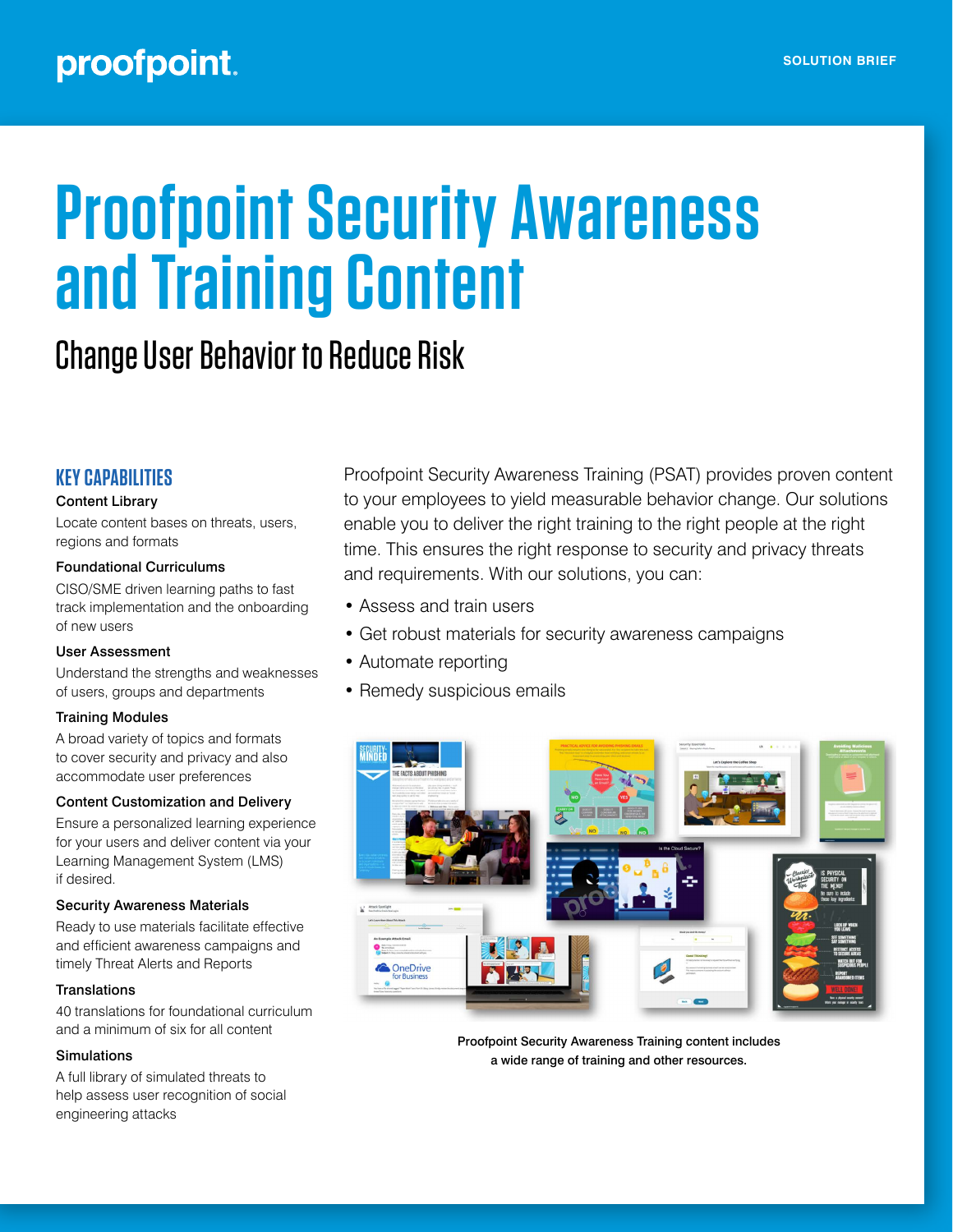# Foundational curriculum, learning paths and translations

Accelerate behavior change with CISO/SME guided curriculums and learning paths. Foundational curriculums provide essential knowledge for users and help them progress from basic to advanced proficiency. Coupled with role-specific learning paths, organizations can leverage expert guidance to fast track user learning and training administration.

All foundational courses are translated into more than 40 languages and additional courses and awareness materials are available in more than six languages.

# Assessment content: Understand what your users need

When it comes to security and privacy practices, it's important to understand your employee knowledge gaps. We help you deliver personalized security awareness training and identify broader security risks for your organization.

Our ThreatSim Simulated Attacks help you assess how susceptible your people are to real-world threats. These simulated attacks include phishing, USB and text-message attacks. With CyberStrength Knowledge Assessments you can gauge your employees' knowledge on a wide range of key security topics.

### **THREATSIM SIMULATED PHISHING, USB AND TEXT MESSAGE ATTACKS CYBERSTRENGTH KNOWLEDGE ASSESSMENTS**

### **Simulated Attack Templates**

You can assess users on multiple threat types. These include malicious attachments, embedded links, USB attacks and requests for personal data. You get to choose from thousands of templates in more than 36 languages.

# **Categories of Templates:**

- Cloud
- Commercial
- Consumer
- Corporate
- Proofpoint Threat Intel
- Seasonal
- Text Message (SMS)
- USB
- Vertical

# **Teachable Moment Landing Pages**

You can use "just-in-time teaching" the moment an employee interacts with a mock phishing email. These landing pages explain what happened. They also outline the dangers associated with real attacks. And, they offer advice about avoiding future attacks.

# **Types of Teachable Moments:**

- Custom
- Embedded
- Error Messages
- Interactive
- Video

### **Custom and Predefined Knowledge Assessments**

You can evaluate users on a wide variety of topics beyond simulated attacks. You get to choose from more than 400 built-in questions, or you can add your own. Also, you can choose from 17 predefined knowledge assessments in many different categories.

### **Predefined Knowledge Assessments:**

- 55, 33 and 22-question broad assessments
- GDPR
- Insider Threats
- Online Safety
- Password Protection
- Payment Card Industry
- Phishing
- Personally Identifiable Information (PII)
- Preventing Compromise
- Protected Health Information (PHI)
- Protecting Personal Data
- Securing Your Email Advanced
- Securing Your Email Fundamentals
- Security Safeguards
- Security on the Go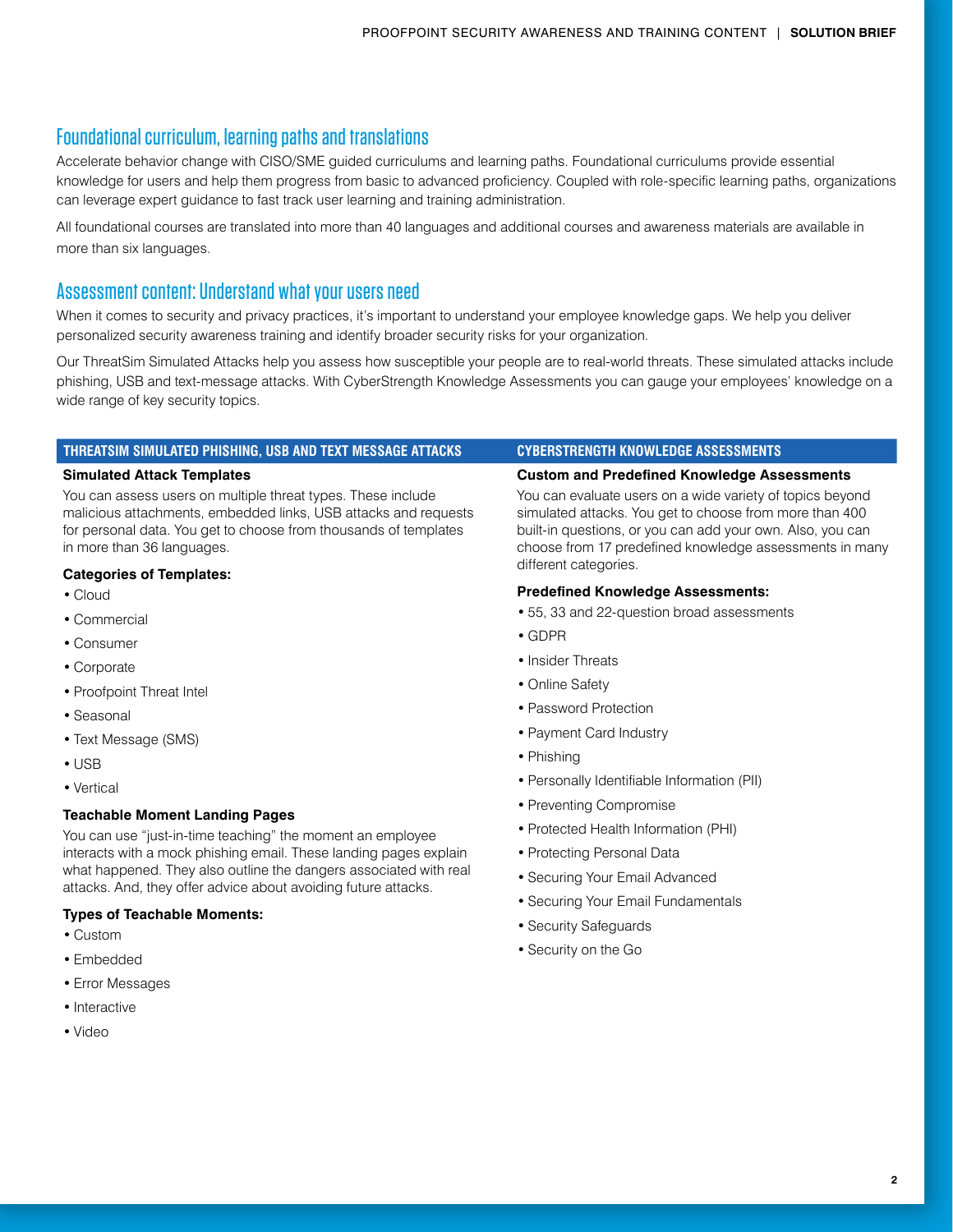# Proofpoint training modules

Our flexible, award-winning training modules are available in gaming, interactive and video formats. They are based on learning science principles which are meant to drive changes in behavior. Our modules are derived from Proofpoint Threat Intelligence to ensure relevancy based on the changing threat landscape.

# About the Modules

- The lessons are brief and focused. Modules take only five to 15 minutes to complete on average. This keeps users engaged throughout the training, so they are more likely to learn and retain the content.
- Content is customizable to ensure it's tailored for your users. The self-service Customization Center allows you to edit text, screens, images, questions, answers and even reorder content.
- Users can be auto-enrolled into the training modules from an assessment. This ensures that they're getting the right training at the right time.
- The training modules are mobile friendly and designed for accessibility and conform to the U.S. Section 508 standard and the Web Content Accessibility Guidelines (WCAG) 2.0 AA standard.

# Training Modules Topics

- Application Security
- Anti-Fraud and Bribery
- Anti-Money Laundering
- Avoiding Dangerous Attachments
- Avoiding Dangerous Links
- Business Email Compromise
- Compromised Devices
- Data Protection and Destruction
- Email Security
- Email Security on Mobile Devices
- FERPA
- GDPR
- Healthcare
- Insider Threats
- Phishing
- Malware
- Mobile Security
- Passwords
- PCI
- Physical Security
- PII and Personal Data Protection
- Privileged Access Awareness
- Ransomware
- Role-based modules for customer service, finance and management
- Safe Social Networking
- Safe Web Browsing
- Secure Printing
- Security Beyond the Office
- Security Essentials
- Travel Security
- URL Training
- USB Device Safety
- Working From Home
- Workplace Security in Action
- Video: Workplace Security in Action

# TeachPrivacy training modules

We work with TeachPrivacy to expand our variety of content and types of training available. All content is vetted by our learning and development teams to ensure consistent guidance for your users.

Teach Privacy has deep expertise on privacy regulations and requirements. With its rich privacy content, you can tailor privacy and compliance training for your unique challenges and culture.

# TeachPrivacy Topics

- California Health Privacy
- CCPA
- FERPA
- FTC Red Flags
- GDPR
- GLBA
- HIPAA
- Malware and Privacy
- PCI
- Privacy for Federal Government Contractors
- Texas Health Privacy
- Ransomware

# Content customization and delivery

With our self-service Customization Center, you can improve content relevance with your users in mind. Easily tailor the training using verbiage, images and questions that are relevant to your users. Quickly clone and modify modules, lessons and pages to make the necessary changes—all in real time. Modules can even be toggled from training modules (with questions) to awareness modules with one switch.

To maintain efficacy our Learning Science Evaluator will keep you on-track, providing feedback. For example, if length, amount of content on screen, or number of questions in a challenge gets off track we will let you know.

For organizations with their own Learning Management System (LMS) that utilizes SCORM-based files, administrators can easily customize and export training modules to their LMS. They can combine multiple modules into one and even prioritize the order users can take them.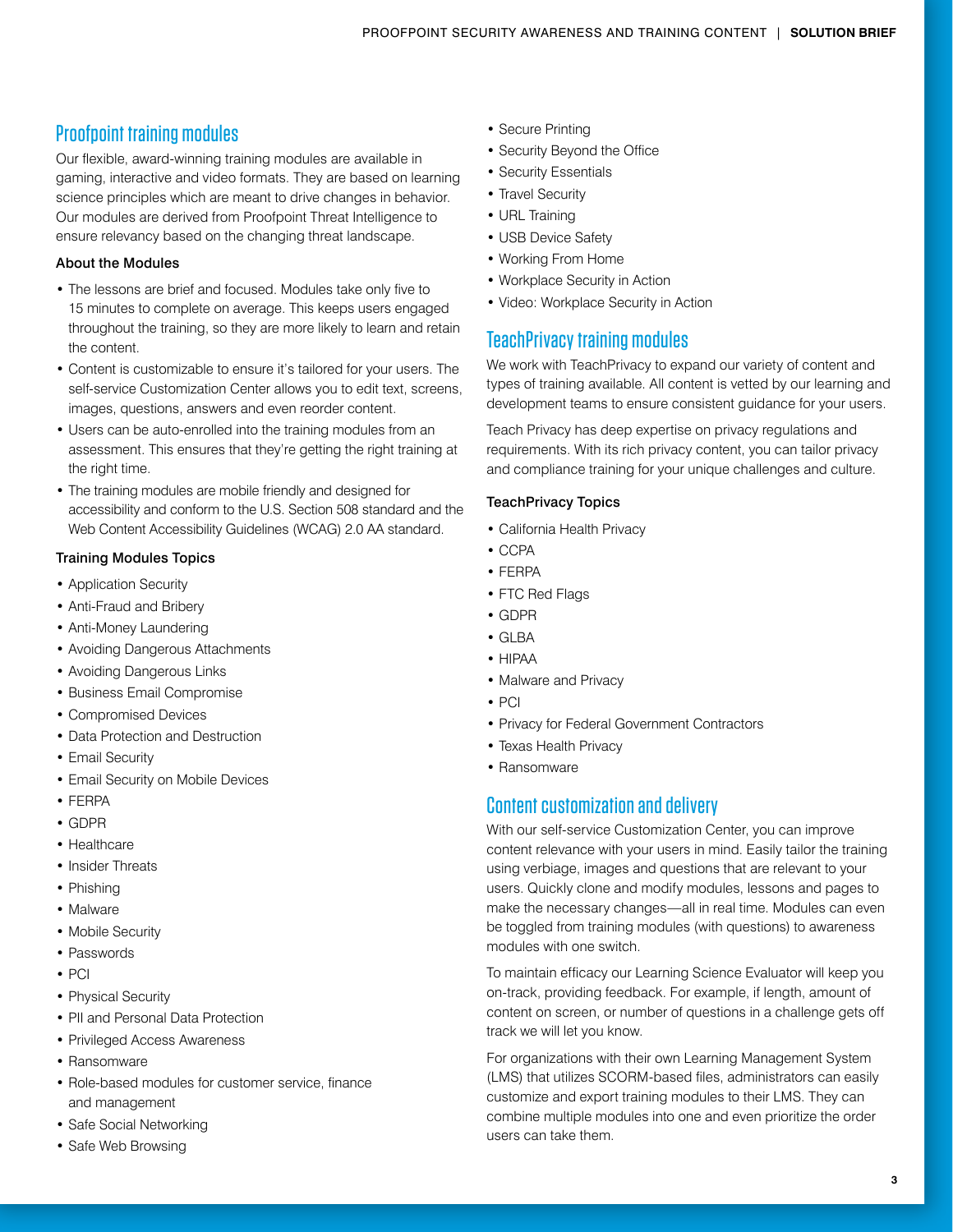# Security awareness materials

We offer a wide selection of awareness modules, videos, posters, images, newsletters, articles, infographics and more to reinforce your training initiatives. These are designed to make cybersecurity an ongoing topic of conversation with your users. By keeping security top of mind, you can help reduce your organization's risk.

- You can customize most awareness materials with your organization's logo. Access original files from the Security Awareness Materials portal.
- Many of our awareness materials are available in 20 languages.

# Attack Spotlights and Threat Alerts

With our market leading threat intelligence, we help you understand who will be attacked and how, and ensure they receive the appropriate training. And our continuous threat intelligence gives you the best view of new and emerging threats so that training and awareness can immediately prepare users to recognize and avoid new dangers.

Attack Spotlight: Teach your users about current threats. This timely content is released monthly comes from real-world phishing attacks, techniques and lures being seen by Proofpoint Threat Intelligence.

- COVID-19 (Coronavirus)
- DocuSign Phishing
- Domain Fraud
- Dridex
- Fake Browser Updates
- Fake OneDrive Emails Steal Logins
- Fraudulent Shipping Notifications
- Look-Alike Websites Trick Users
- Microsoft Office 365 Credential Phishing
- OneDrive Phishing Campaign
- Phishing Campaign Delivers Dangerous Trojan
- Scammers Mimic Real Banking Emails
- Malicious Cloud Applications

Threat Alerts: Quickly alert your users to specific attacks being seen in the wild by Proofpoint threat intelligence.

- COVID-19 Credential Phishing (U.S. Retailers)
- COVID-19 Phish Spreading Malware (U.S. Infrastructure)
- WebEx Credential Phishing Lures
- Zoom Credential Phishing Lures
- Zoom Phishing Attacks Spread Malware
- More Every Week

Awareness Videos: Introduce your employees to the importance of security awareness with engaging and entertaining videos. Here is a sample of over 50 videos:

- Awareness Video: Think Before You Click (Great Saves)
- Awareness Video: Is the Cloud Secure?
- Awareness Video: Use Caution on Public Wi-Fi
- The Defence Works Video: Not Particularly High Tech
- The Defence Works Video: Oh… My Password!
- The Defence Works Video: Swiped Right Into Trouble
- 60 Seconds to Better Security: What is Smishing?
- 60 Seconds to Better Security: What is Phishing?
- 60 Seconds to Better Security: What is BEC?
- And More

Infographics: Use these sparklers for reinforcing fundamentals of safe computing:

- Business Email Compromise Attacks
- Internet of Things
- Phishing Decision Tree
- Phishing: A Scammer's Sinister Scheme (Regular and Expanded)
- Tax-Related Schemes
- Understanding Ransomware
- And More

# Newsletters and Articles

• Security-minded newsletters and articles explaining many different topics: back to school, dangerous links and attachments, holiday shopping, insider threats, passwords, phishing, physical security, travel tips and more.

Posters: Keep the message visible and reinforce learning.

- Avoiding Malicious Attachments
- Be Smart About Mobile Security
- Destination Unknown URL Security
- Dangerous USB Devices
- Is Physical Security on the Menu?
- Not All Offers Are as Sweet as They Seem
- And More

# Miscellaneous

- Artwork and direction to create additional content
- "Cybersecurity Consequences" game
- "Lock Before You Walk" post-it notes
- Memes
- Postcards
- Word search
- And More